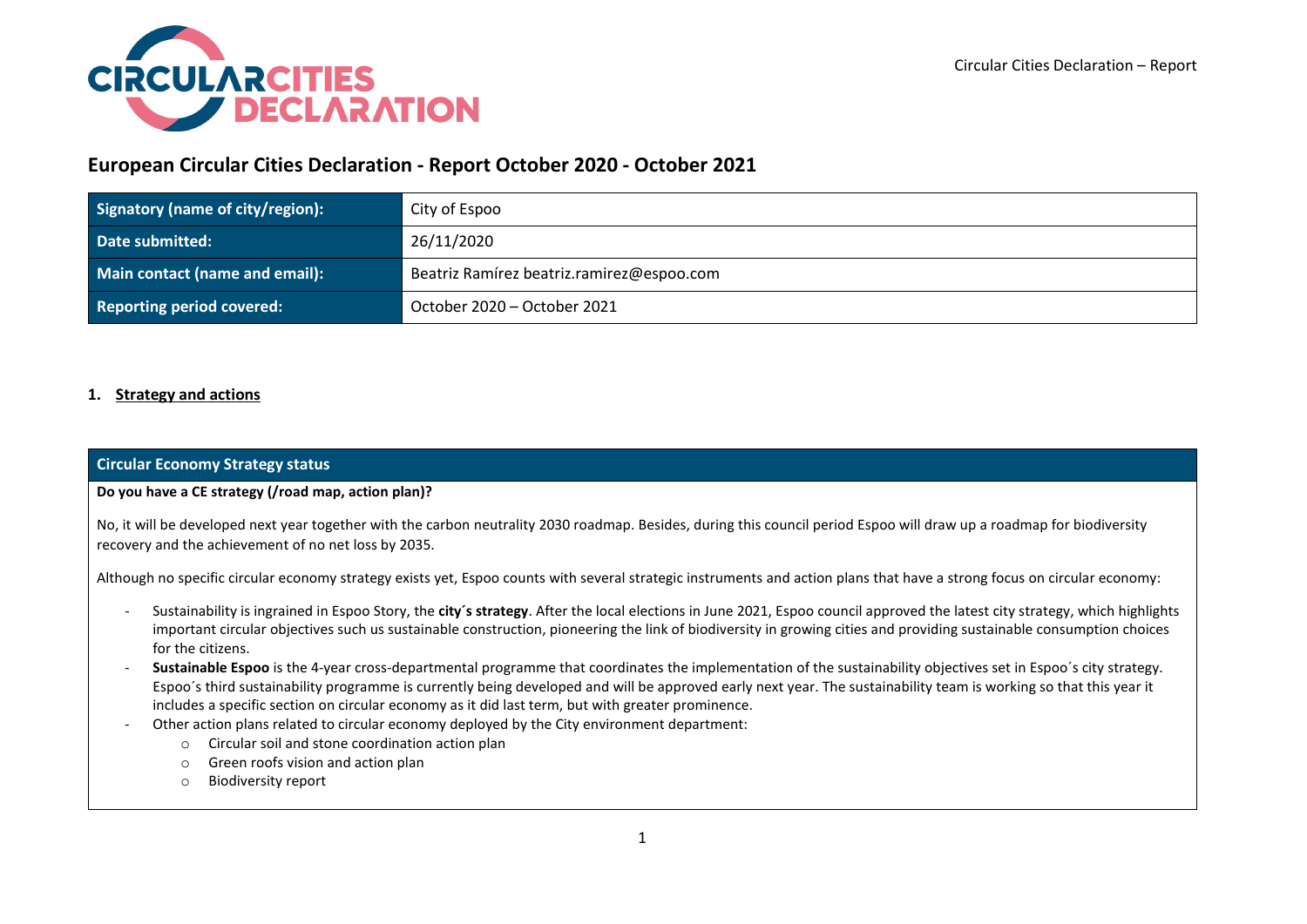

#### **Which departments are involved? How is it governed?**

Espoo´s sustainability team sits under the city strategy department and is responsible for leading the development of Espoo´s sustainability programme and the carbon neutrality roadmap. The Sustainable Espoo programme, currently under development, counts with [a steering group](https://www.espoo.fi/en/kestava-kehitys/sustainable-espoo#section-26868) that includes city officials and politicians and it is responsible for monitoring progress and cascading/engaging the organization/political scene.

The content of the Sustainable Espoo programme is co-created in collaborative workshops with different departments, companies, and citizens. The objectives of the programme are approved by the local government, and the final content (actions, indicators) by the City Board.

Currently under development

**How is progress monitored?**

Currently under development

**Reporting on Circular Economy projects, initiatives, actions or events:**

### **Setting the grounds for the circular economy roadmap**

#### **Brief description:**

When Espoo signed the Circular Cities Declaration, we tried to use this opportunity to engage with different stakeholders and set the basis for the future circular economy roadmap.

- **Internal communication**: An article about the signature was uploaded to Espoo´s intranet together with a survey. We aimed at mapping circular economy actions across the city and recruiting a group of circular enthusiasts that could help us to cascade and engage other employees during the future circular economy roadmap process. The same was tried in the [external communication,](https://www.espoo.fi/en/news/2021/01/espoo-commits-circular-economy) including a survey for citizens, but the respondent rate was low.
- **In depth interviews**. The circular economy team guided a master thesis carried out by a colleague from the citizen services department, which aimed to analyse the constraints and opportunities of Circular Economy in Espoo, as well as find out the level of awareness of the Circular Cities Declaration across the organization. The analysis of results is currently under way.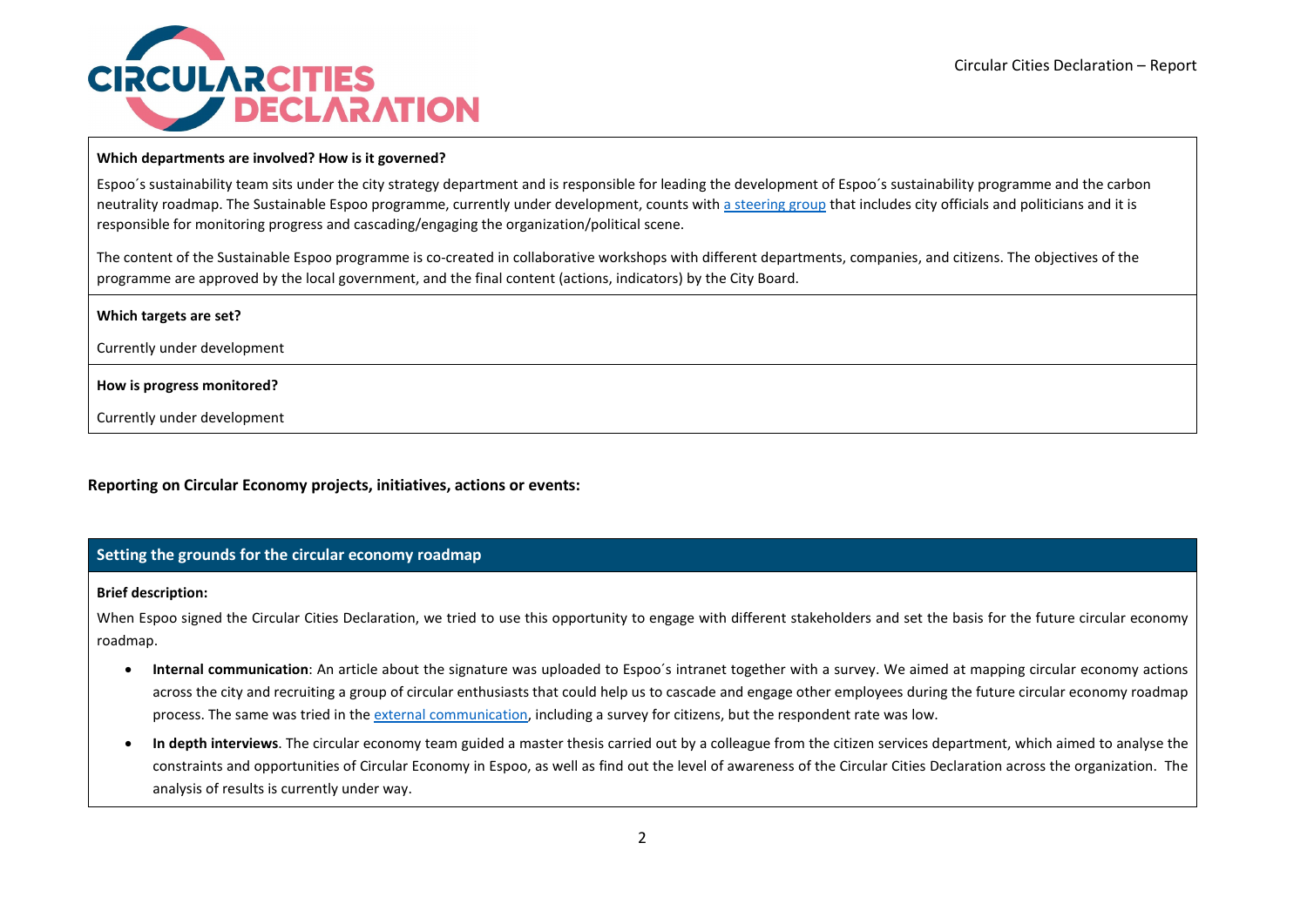

• The sustainability program for the new political term was co-created together in **workshops** with city officials, companies, and other organizations. Circular economy was one of the topics that were discussed, and plenty of action points came as a result, which are now under consideration.

Rate circularity impact –

2 - Stand-alone events. However, important groundwork for the future development of bigger impacts.

**Involved stakeholders:** 

All city departments, companies, associations, citizens.

#### **Supporting Documentation:**

Not yet available

**Contributes to CCD Commitment # [1-10]** 

1, 2

**Progress indicators** (where relevant and available):

### **Circular economy in Espoo Day**

**Brief description:** *\*Please include qualitative and quantitative information where available.*

Espoo Day is the city´s annual festival where the city, its residents, companies, and other organizations are invited to organize or participate in events to celebrate the festivity. In 2021, Espoo Day was themed after circular economy with the aim to:

- Bringing circular economy players closer to citizens and improving their visibility.
- Teaching and engaging citizens in circular economy practices (repairing, renting, sharing, etc.)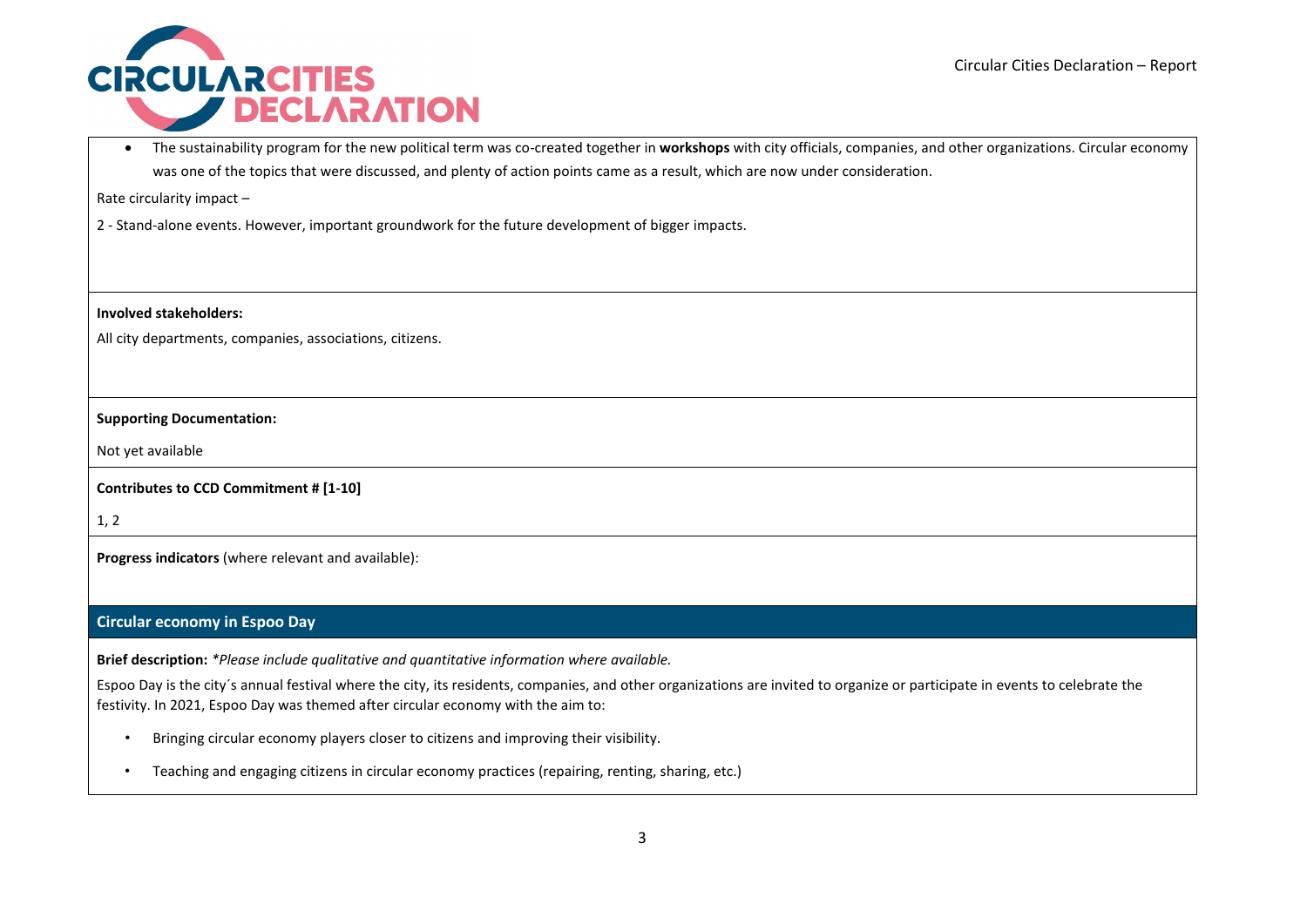

Rate circularity impact –

1-2; one day event but with potential for citizens and stakeholder engagement in circular practices and lifestyles. Also, it was a good opportunity to open future collaborations with the city cultural department.

### **Involved stakeholders:**

City cultural department, SMEs, museums, citizens.

**Supporting Documentation:** 

<https://www.espoo.fi/en/news/2021/09/circular-economy-arrived-streets-espoo-get-know-actors-circular-economy>

**Contributes to CCD Commitment # [1-10]** 

2

**Progress indicators** (where relevant and available):

# **Kera Smart and Circular District**

### **Brief description:**

[Kera district](https://www.espoo.fi/en/housing-and-building/kera) is an old industrial area being transformed into an international example of a smart and circular district, which will be home for 14000 residents. In the process, Espoo and its partners are, for example, enhancing the temporary use of buildings [\(more info in Finnish\),](https://www.hs.fi/kaupunki/espoo/art-2000008311138.html) preparing collaborations for circular construction, and testing circular services for citizens. Through the [Smart and Clean Kera](https://www.espoo.fi/en/kestava-kehitys/smart-and-clean-kera) project, the new district is being co-created together with different stakeholders resulting on many achievements towards a circular transition: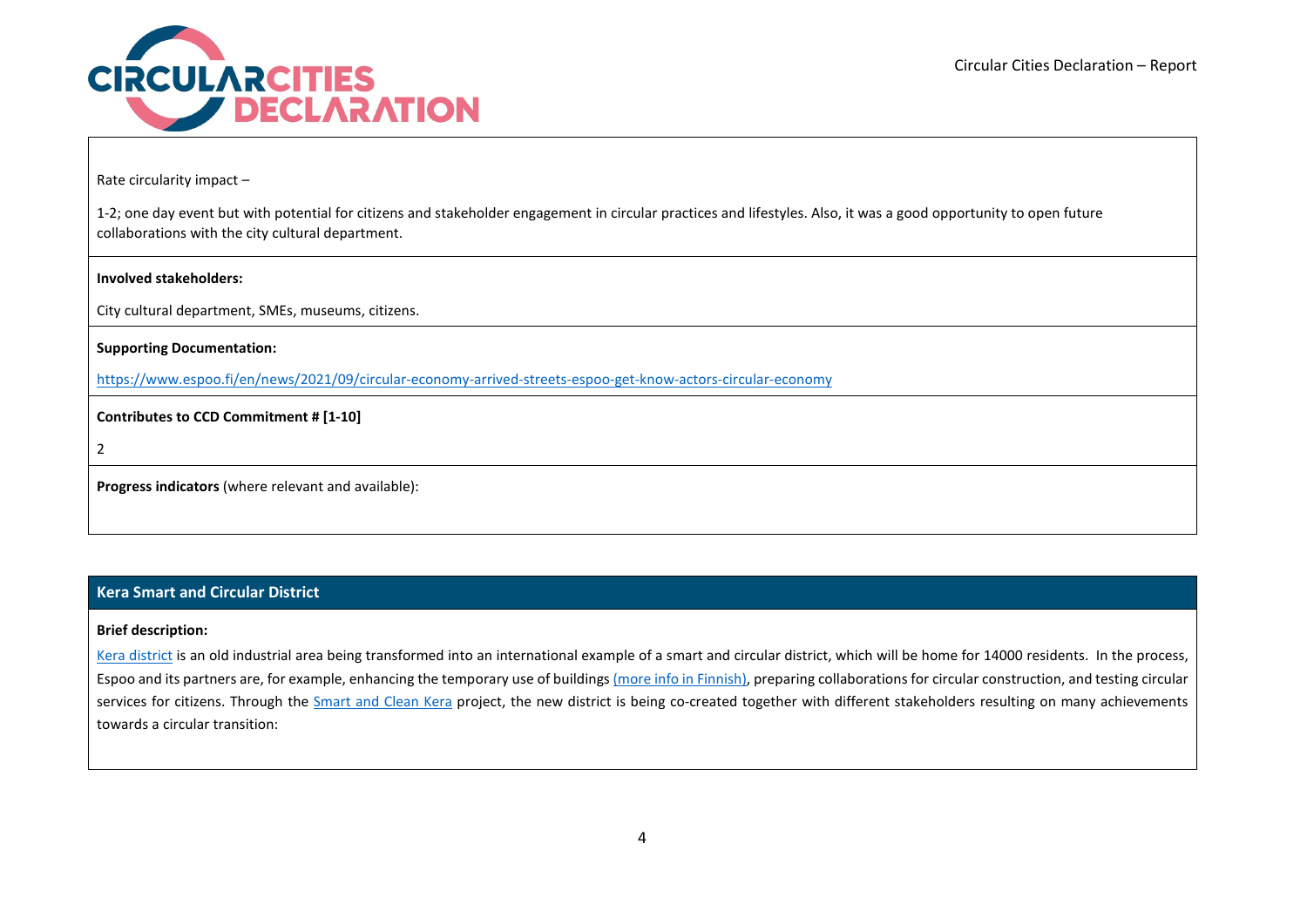

Foundations for circularity. [Several](https://www.espoo.fi/en/kera-projects-and-reports#section-18021) studies have been carried out to identify the current situation, opportunities, and priorities to achieve a Carbon neutral Kera by 2030 and pioneer the transition towards a circular economy. In 2021, Kera emissions report estimated the GHG emissions in the area for the next 50 years in the areas of construction, energy use and transport. After that, a roadmap for carbon neutrality by 2030 was created, emphasizing some circular solutions as main action points to be prioritized.

Sustainable development commitment for landowners. Kera's land is not owned by the city, but its scale makes it crucial to achieve Espoo's sustainability objectives. In August 2021, the City Board approved Kera´s Land Use agreement, which includes a brand new **[sustainability commitment annex](https://www.espoo.fi/en/future-kera#section-19165)**. By signing the land use agreement traditionally used for negotiations such as the cost of city´s infrastructure - landowners will be now committing to carbon neutrality, circular economy and digital transformation. The commitment has been co-created together with landowners and it includes a commitment for continuing the close collaboration for the development of Kera as a sustainable, circular and digital pioneer.

Kera Hub was opened in September 2021 as a base for the development of Kera. It acts as [a meeting place](https://www.espoo.fi/en/kera-hub) for city residents and a showroom for the pilots and achievements of Kera. The renovation and interior design of the premises was carried out in cooperation with the youth workshops of Omnia´s vocational school.

**Kera talks** event invited companies, landowners, builders, real estate developers, researchers and other actors interested in sustainable urban development to co-operate in Kera and Espoo, aiming at socially influential measures and development projects on various themes, such us circular economy. [\(More info in Finnish\)](https://www.espoo.fi/fi/kera-talks)

Rate circularity impact –

4 the actions and commitments developed in Kera are setting the base towards a circular systemic transition, not only in Kera but in other city districts and hopefully internationally as well.

#### **Involved stakeholders:**

Kera is co-created together with different city departments, residents, landowners, companies and other development partners. The Smart and Clean Kera project is partly funded by the Finnish Innovation Fund Sitra and is a collaboration with the Smart & Clean Foundation of the Helsinki Metropolitan Area and several companies (A-insinöörit Oy, Espoon Asunnot, Fortum Oyj, LähiTapiola, Neste Oyj, Nokia Oyj, Ramirent Oy, SOK)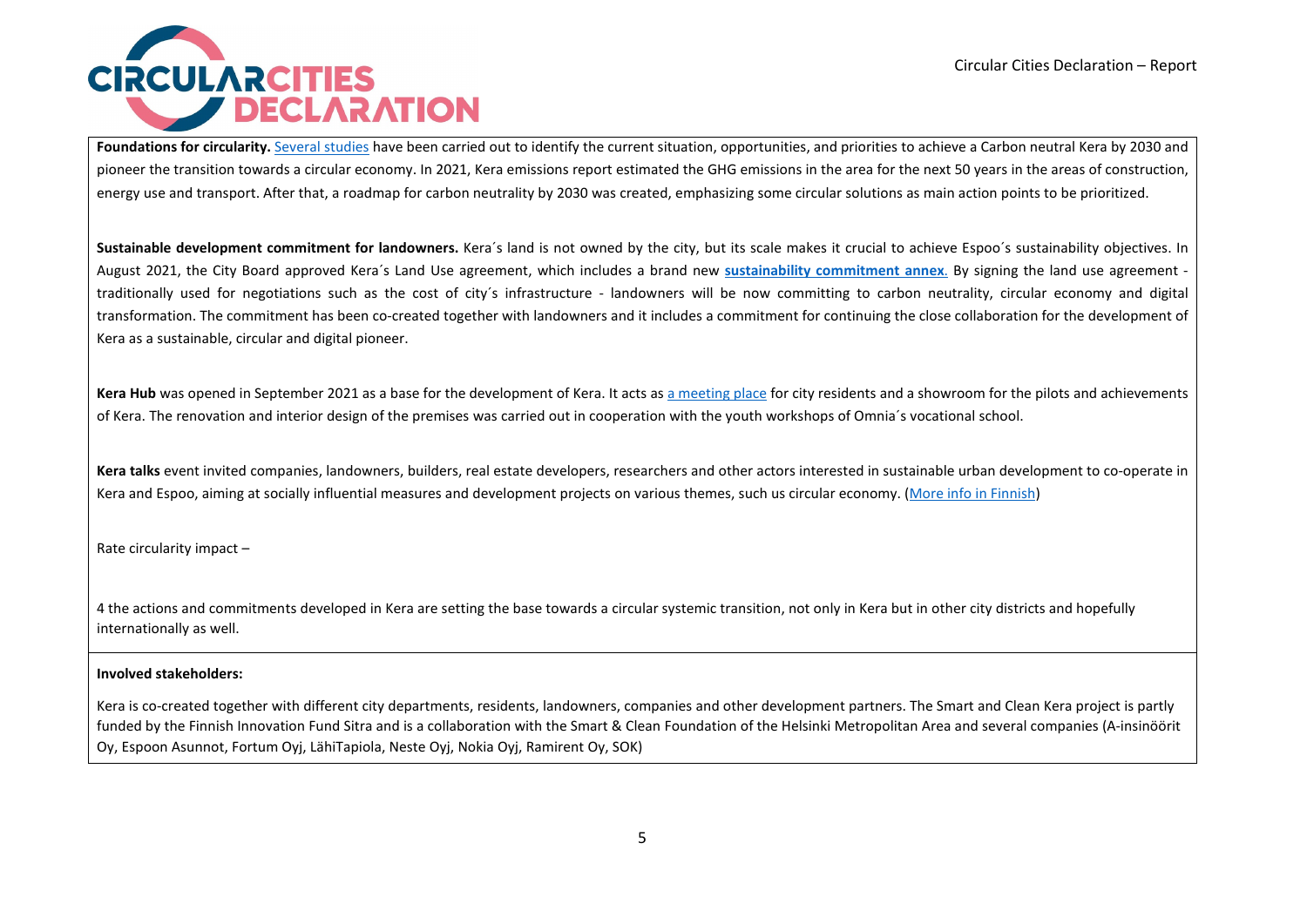

### **Supporting Documentation:**

https://www.espoo.fi/en/housing-and-building/kera

**Contributes to CCD Commitment # [1-10]** 

1, 2, 3, 4

**Progress indicators** (where relevant and available):

## **Closed Plastic Circle Project**

#### **Brief description:**

In 2021 Espoo took the coordination role of the Closed Plastic Circle project previously orchestrated by the Smart & Clean foundation.

The project aims to get **all recyclable plastic in the Helsinki metropolitan area and Lahti to circulate more efficiently (6%->60%)** through a systemic approach:

- An **ecosystem** made up of actors in the private and public sectors develops impactful actions
- **Value chain and lifecycle**: Design, production, use, recycling, public procurement, regulation, etc.

Rate circularity impact –

Potential for 4: the project aims to systemic change. However, the current impact is hard to measure at this stage.

#### **Involved stakeholders:**

The project involves stakeholders from across the plastic value chain (manufactures, retailers, research institutes, waste utilities etc.): Helsingin city, HSY, Fortum, Lassila & Tikanoja, Siemens; VTT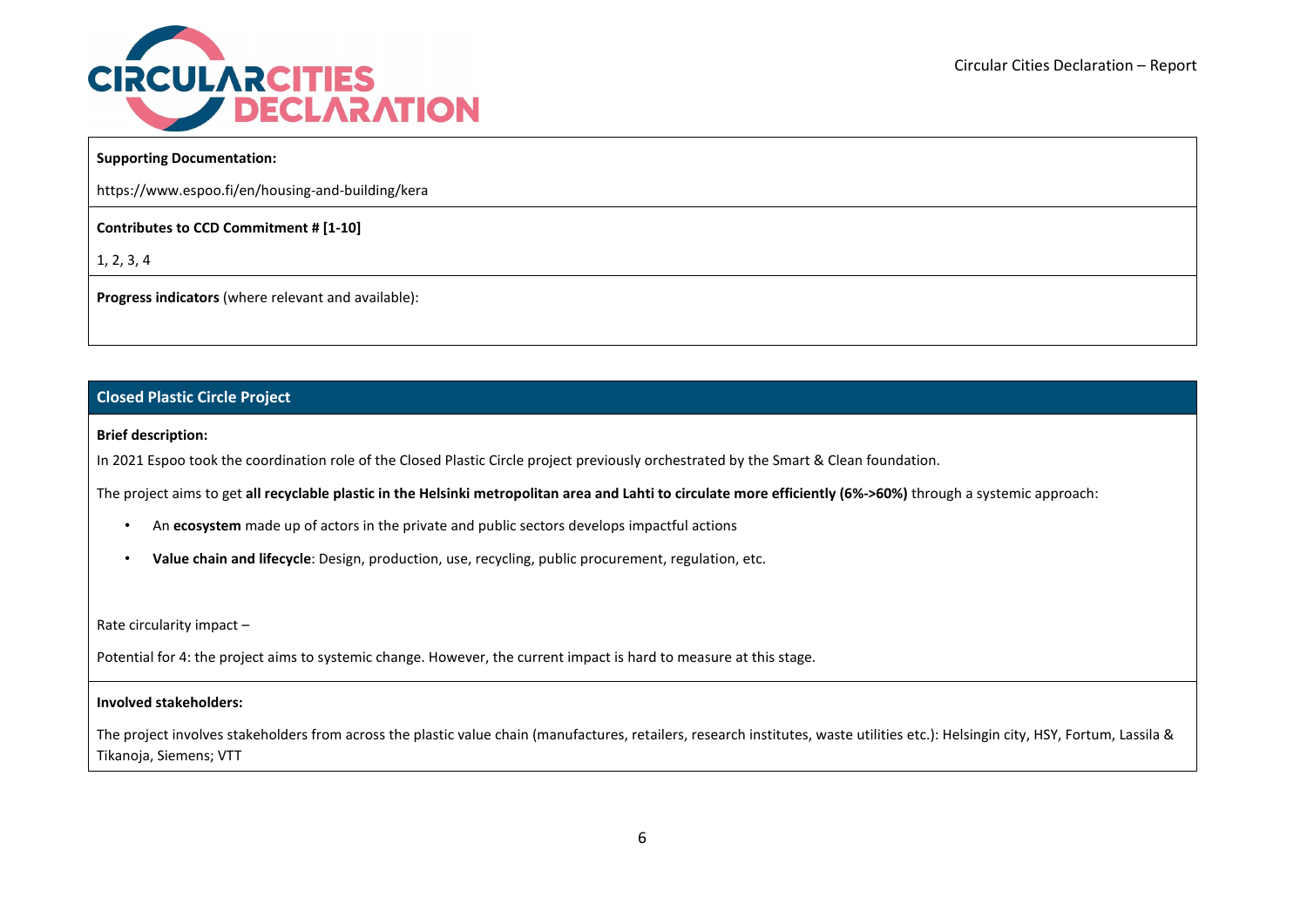

### **Supporting Documentation/link:**

https://www.espoo.fi/en/city-espoo/sustainable-development/carbon-neutral-circular-economy#section-24161

**Contributes to CCD Commitment # [1-10] : 2, 3, 7**

**Progress indicators** (where relevant and available):

# **KIEPPI Project: model for circular partnerships**

#### **Brief description:**

In KIEPPI project Espoo worked together with other two Finnish cities, Tampere and Turku, to develop circular and sharing economy solutions that promote the transition towards sustainable neighborhoods.

Espoo focused on the areas of sharing economy, urban food production and material flows through the following pilots:

- A consultancy firm **mapped all the biomass** originated within the city boundaries, and its possible circular uses, which will be explored and tested in future projects. The tender content for the consultancy work was developed collaboratively with different city departments.
- Four sharing economy six-month experiments with SMEs tested the viability of **new business models** at the neighborhood level: [car sharing, shared cargo bikes,](https://www.espoo.fi/en/news/2021/05/carsharing-could-help-you-get-rid-your-own-car) market place [and tool library.](https://www.espoo.fi/en/news/2021/08/espoos-circular-economy-pilots-circulate-items-immediate-neighbourhood)
- Two experiments were carried out with companies in the field or **circularity and food**: a tria[l to reduce food waste at retail stores](https://www.espoo.fi/en/news/2021/02/everything-circulates-kera) and the use o[f by-products of](https://www.espoo.fi/en/news/2021/06/circular-economy-waste-becomes-raw-material)  [beer production](https://www.espoo.fi/en/news/2021/06/circular-economy-waste-becomes-raw-material) to grow local mushrooms and
- Through **service design** methods, a company designed models for Sustainable moving services and a collective waste collection.
- Together with the Helsinki metropolitan area reuse center (Kierrätyskeskus) and the regional waste management utility (HSY) Espoo developed a project concept for a local **circular shopping mall**, which is currently looking for funding opportunities.
- Together with the Helsinki metropolitan area reuse center (Kierrätyskeskus), Espoo tested a pick-up locker for sharing economy transactions. [\(More info in Finnish\)](https://www.kierratyskeskus.fi/tietoa_meista/ajankohtaista/noutoboksi_nihtisillassa)
- The project commissioned a master thesis, which analysed the opportunities for increasing construction plastic circularity through public procurement.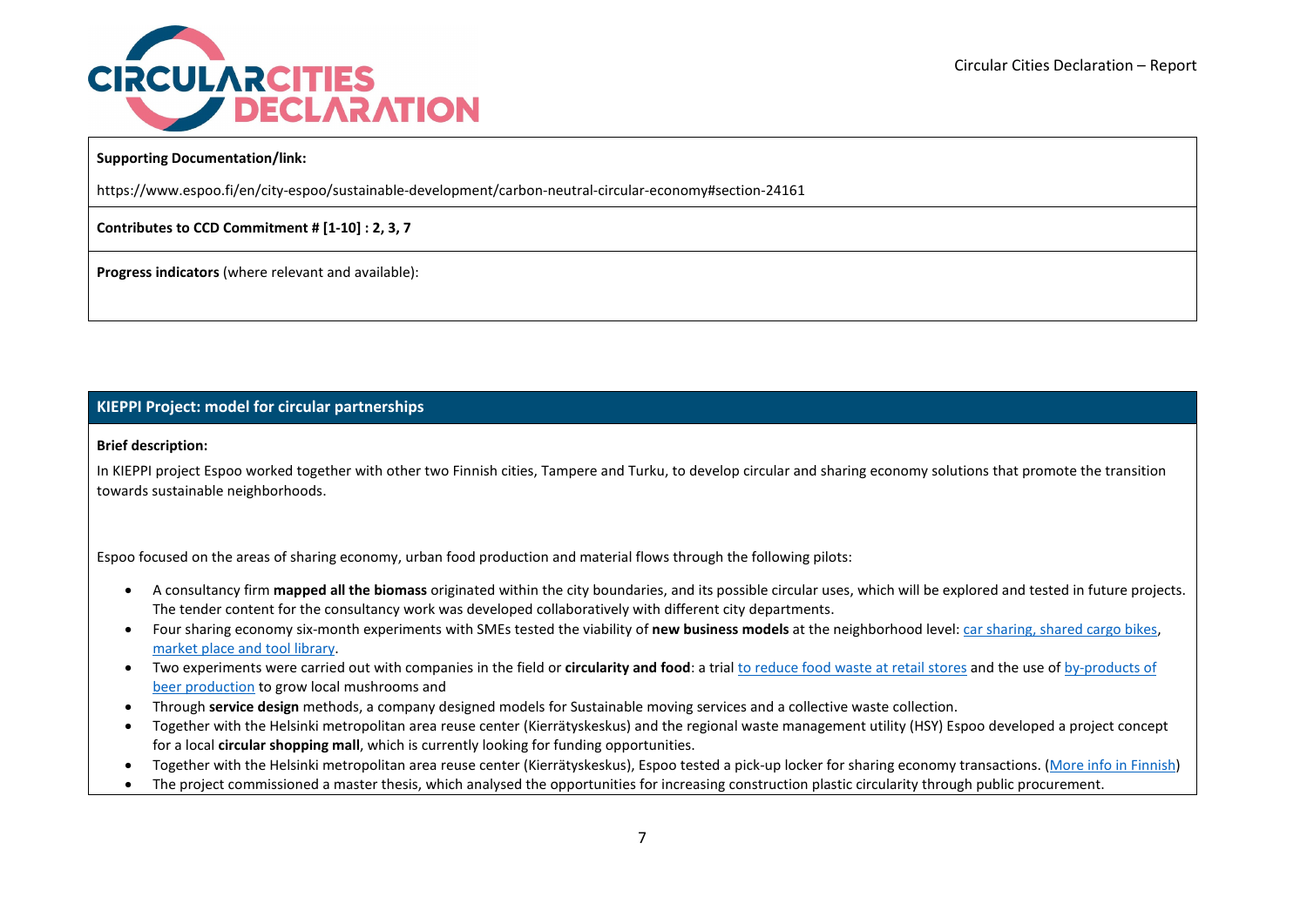

Beside specific pilots and collaboration with companies, the project partners developed a collaboration model for circular partnerships [\(pdf in Finnish](https://www.tampere.fi/tiedostot/k/60kuX5HRv/KIEPPI-kumppanuusmalli_Kiertotalouden_kumppanuusmallin_esittely.pdf) - available in English on demand), which will be tested in upcoming circular projects in Espoo.

Rate circularity impact – (1- small scale intervention without lasting change to 5 – fully closed loop, systemic transformation)

2 - However, the pilots and partnership model set the base for more impactful collaboration and projects.

**Involved stakeholders** (internal and external)**:** 

Different City Departments, local SMEs, NGOs, national recycling centre, regional waste management utility and citizens.

**Supporting Documentation:** 

<https://6aika.fi/tuloksia-kieppi-kestavien-kaupunginosien-kumppanuusmalli/> (Finnish)

**Contributes to CCD Commitment # [1-10]** 

2, 3, 5

**Progress indicators** (where relevant and available):

Each pilot reported a set of indicators in their final report.

# **International Collaboration**

### **Brief description:**

Espoo applied to become a replicator in the CityLoops project, financed by Horizon Europe and coordinated by ICLEI. They project aims to increase the circularity of the built environment and biowaste at the city level. The application was successful, and Espoo is now initiating the collaboration with its twin cities (Apeldoorn for biowaste and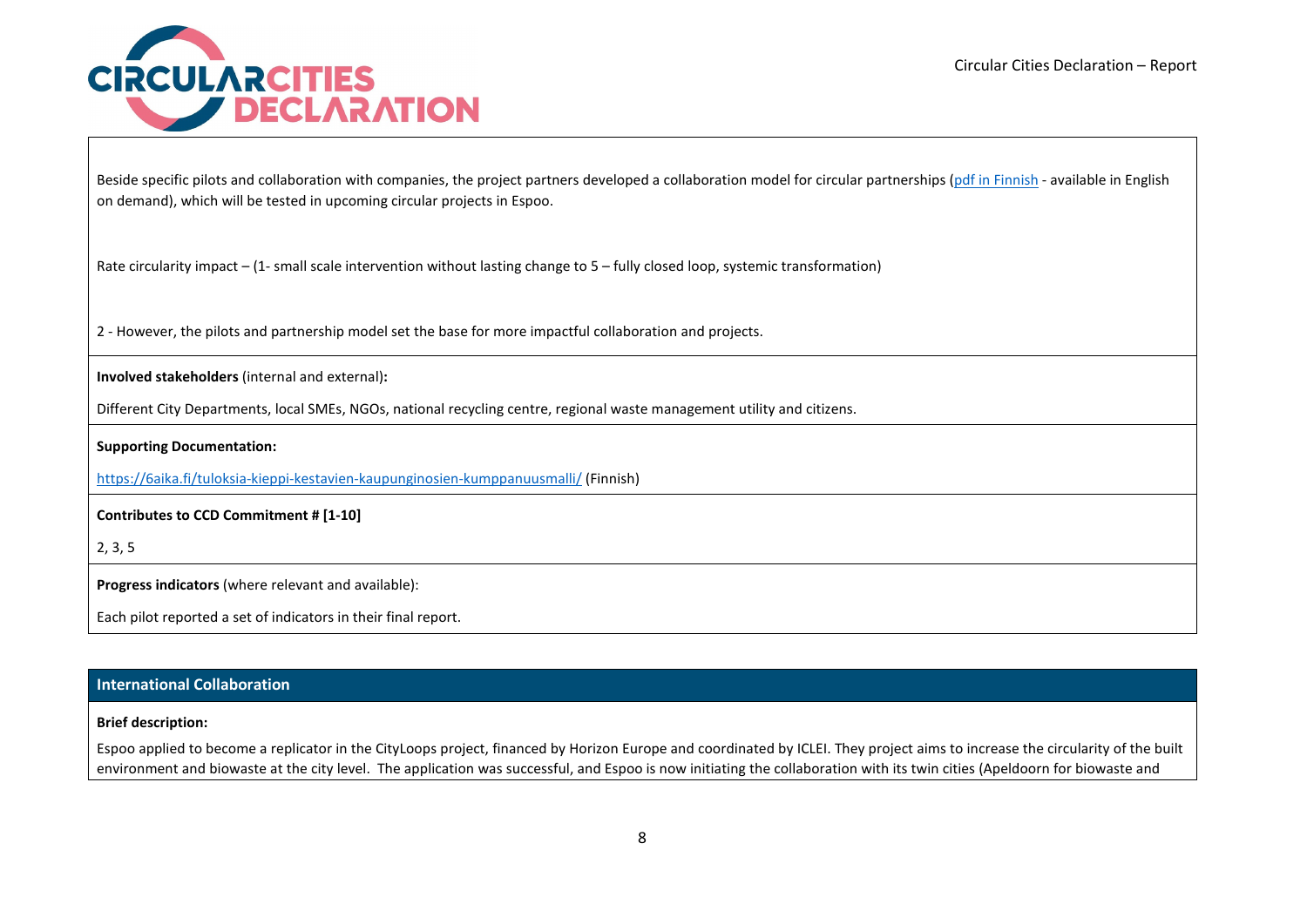

Roskilde and Hooje-Taastrup for construction). The first meetings have focused on presenting each city and their projects, setting expectations, and building collaboration methods.

In 2021 Espoo started to collaborate with the public procurement team to define a collaboration model that enables more sustainable and circular procurement. In order to get support and inspiration for this work, Espoo joined ICLEI´s Circular procurement interest group

The collaboration is coordinated by Espoo´s sustainability team, which aims to use this opportunity to also build strong internal networks with other city departments, for example offering City Loops tools as support and added value to City planning and asset management professionals.

Besides, the City of Espoo has joined the circular economy working group of the Climate Leadership Coalition, the largest non-profit climate business network in Europe.

Rate circularity impact – (1- small scale intervention without lasting change to 5 – fully closed loop, systemic transformation)

2 - big potential, but at this time the collaboration has just started.

**Involved stakeholders** (internal and external)**:** 

ICLEI, twin cities, Espoo´s sustainability team, City planning and infrastructure.

**Supporting Documentation:** 

https://cityloops.eu/

**Contributes to CCD Commitment # [1-10]** 

2, 4, 5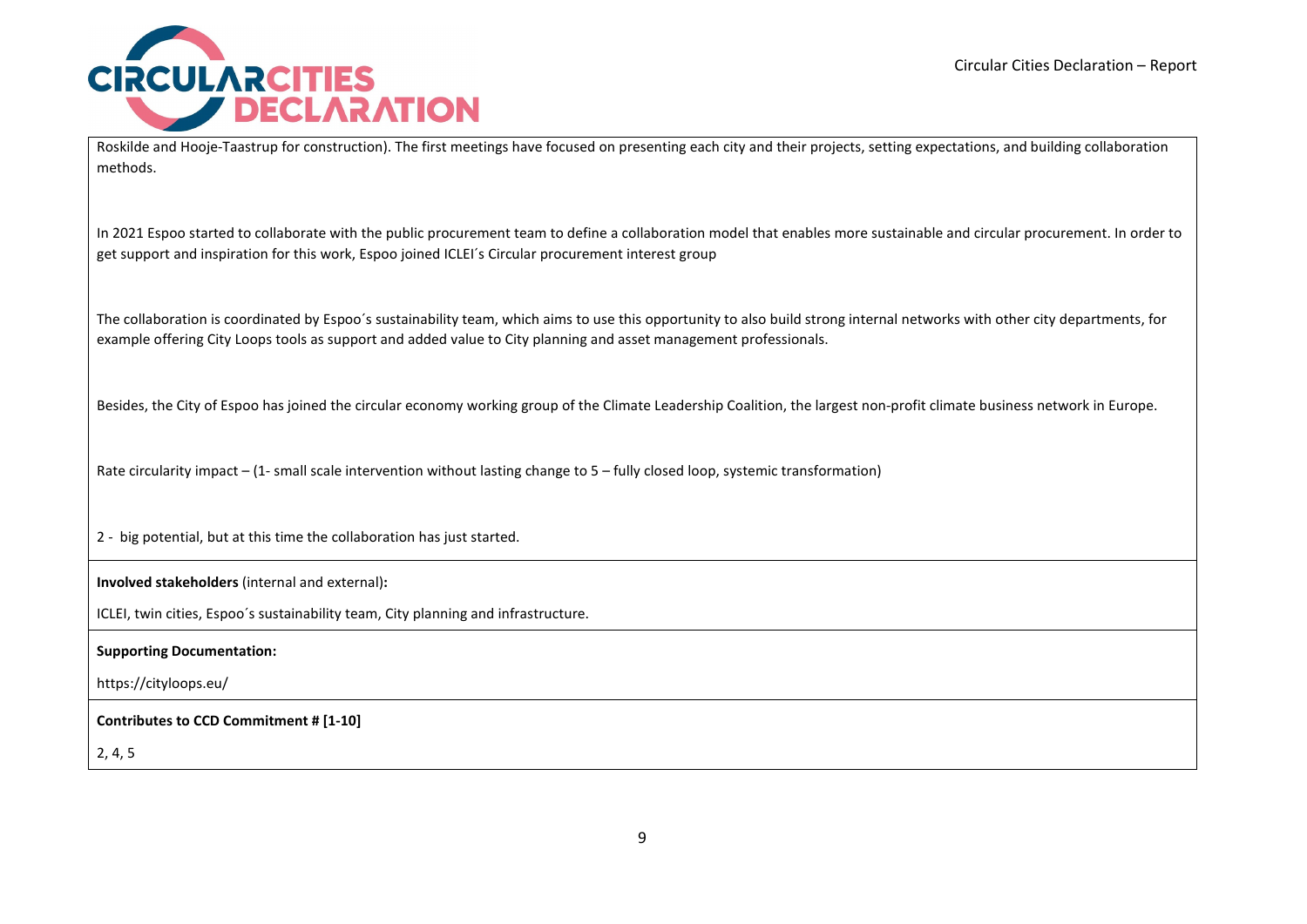

**Progress indicators** (where relevant and available):

Usage of City Loops tools, replication of demonstrations, implication of city departments

# **Story of Plastic – From Waste to Product**

Brief description:

The Story of Plastic project aims to make visible the whole path of plastic from waste to product. The project collects plastic waste from schools in Espoo, students from the LAB University of Applied Sciences analyse the collected waste in a plastic lab and explore how 3D printing technology could turn it into new materials. The students then design products, which will be exhibited around the city and also in a virtual exhibition, where material of the whole cycle of plastic will be presented. The project aims to find more applications for recycled plastics, together with plastic operators and commercial companies too, such as IKEA.

Rate circularity impact – (1- small scale intervention without lasting change to 5 – fully closed loop, systemic transformation)

Potential for 4, the idea is to achieve a systemic transformation where we have new useful ways to use plastic waste. We are working on including companies in a "plastic ecosystem" during the project.

**Involved stakeholders** (internal and external)**:** 

The City of Espoo implements the project together with the LAB University of Applied Sciences. The project partners are Lassila & Tikanoja Oyj (L&T), the Helsinki Region Environmental Services Authority (HSY), IKEA and Smart & Clean Foundation.

As internal stakeholders, the project is led by Espoo's Sustainability team and collaborates with the City premises department, Education department and schools.

The Story of Plastic has received funding from the Ministry of the Environment's support programme for the Plastics Roadmap trial and pilot projects.

**Supporting Documentation:**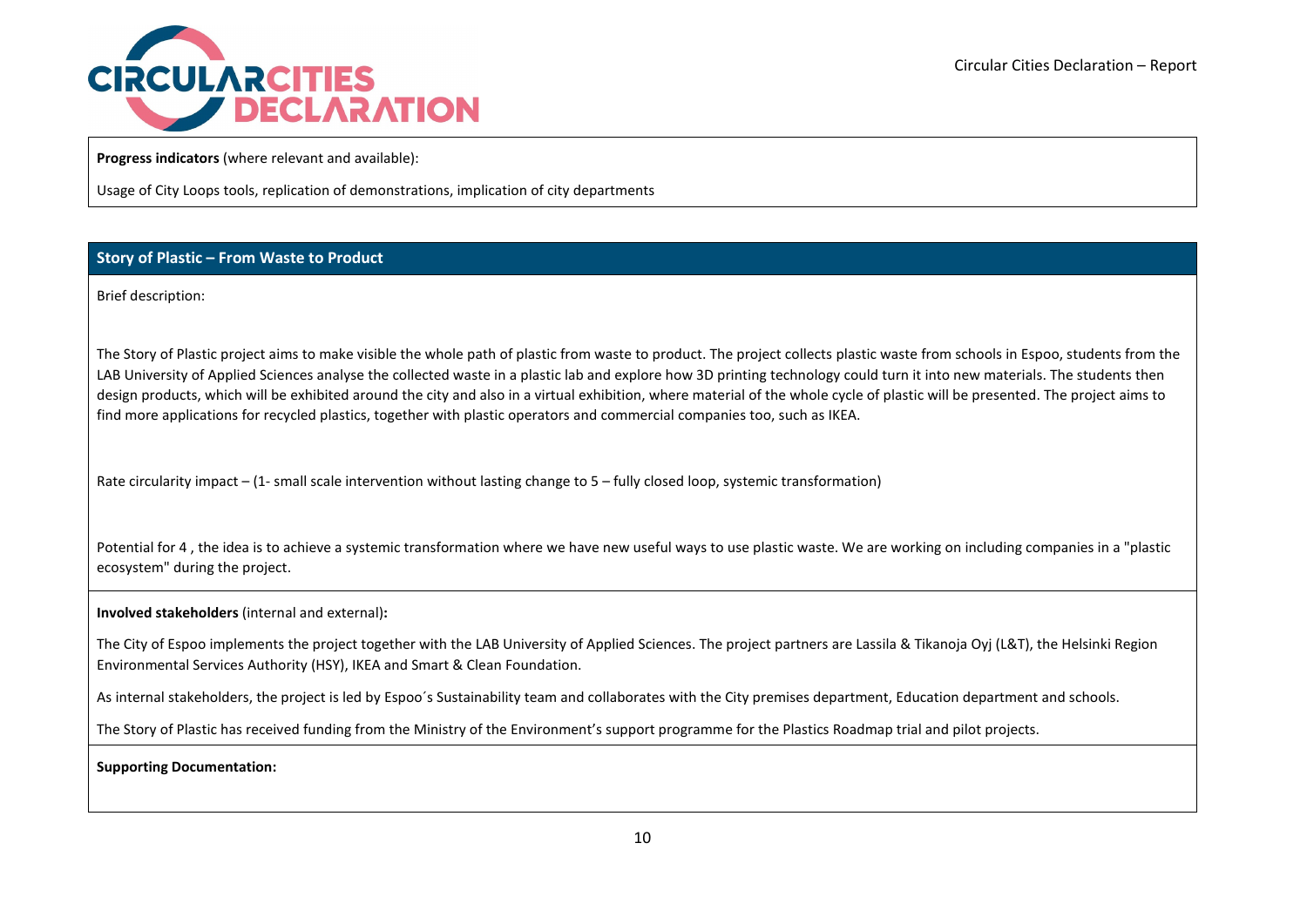

https://www.espoo.fi/en/city-espoo/sustainable-development/sustainable-espoo/kestava-espoo-ohjelman-projektit/story-plastic-waste-product#section-21705

**Contributes to CCD Commitment # [1-10]** 

2, 4

**Progress indicators** (where relevant and available):

# **Circularity in Corona recovery projects**

Brief description:

During 2021, Espoo applied for two projects that aim to help the city in its path towards a sustainable recovery from the corona pandemic. Both projects were granted, and have a strong focus on circular economy topics:

- [RAKKE](https://www.espoo.fi/en/city-espoo/sustainable-development/carbon-neutral-circular-economy#section-24157) (Solution path for sustainable growth ecosystems): The project strengthens cooperation, innovation and business activities between the public and private sector in the development of low-carbon transport, energy, circular economy and clean and smart urban solutions. The aim of the project is to build effective ecosystems together with 100 partners to lay the foundations for more effective project and development activities. In terms of the circular economy, the focus is on mapping flows for several materials and forming an ecosystem around them to accelerate the circular transition. Also topics in other working packages are related to circular economy. For example biogas, energy citizenship or circular districts.
- [KETO](https://www.espoo.fi/en/city-espoo/sustainable-development/carbon-neutral-circular-economy#section-24159) (Implementation path to sustainable growth development environments): A joint project of the City of Espoo, VTT, Aalto University and Omnia, which promotes the objectives of the Sustainable Growth Programme for Finland by strengthening private and public partnerships and developing the research infrastructure towards the growing market for green transition and digitalisation. The project creates the preconditions for the development of a R&D environment for energy and mobility solutions using unique smart pylons technology in the Otaniemi–Keilaniemi area, the development of an internationally renowned clean and smart construction area in the Kera area, and the creation of an agile experimental environment for circularity in the food system in Kiviruukki.

Rate circularity impact – (1- small scale intervention without lasting change to 5 – fully closed loop, systemic transformation)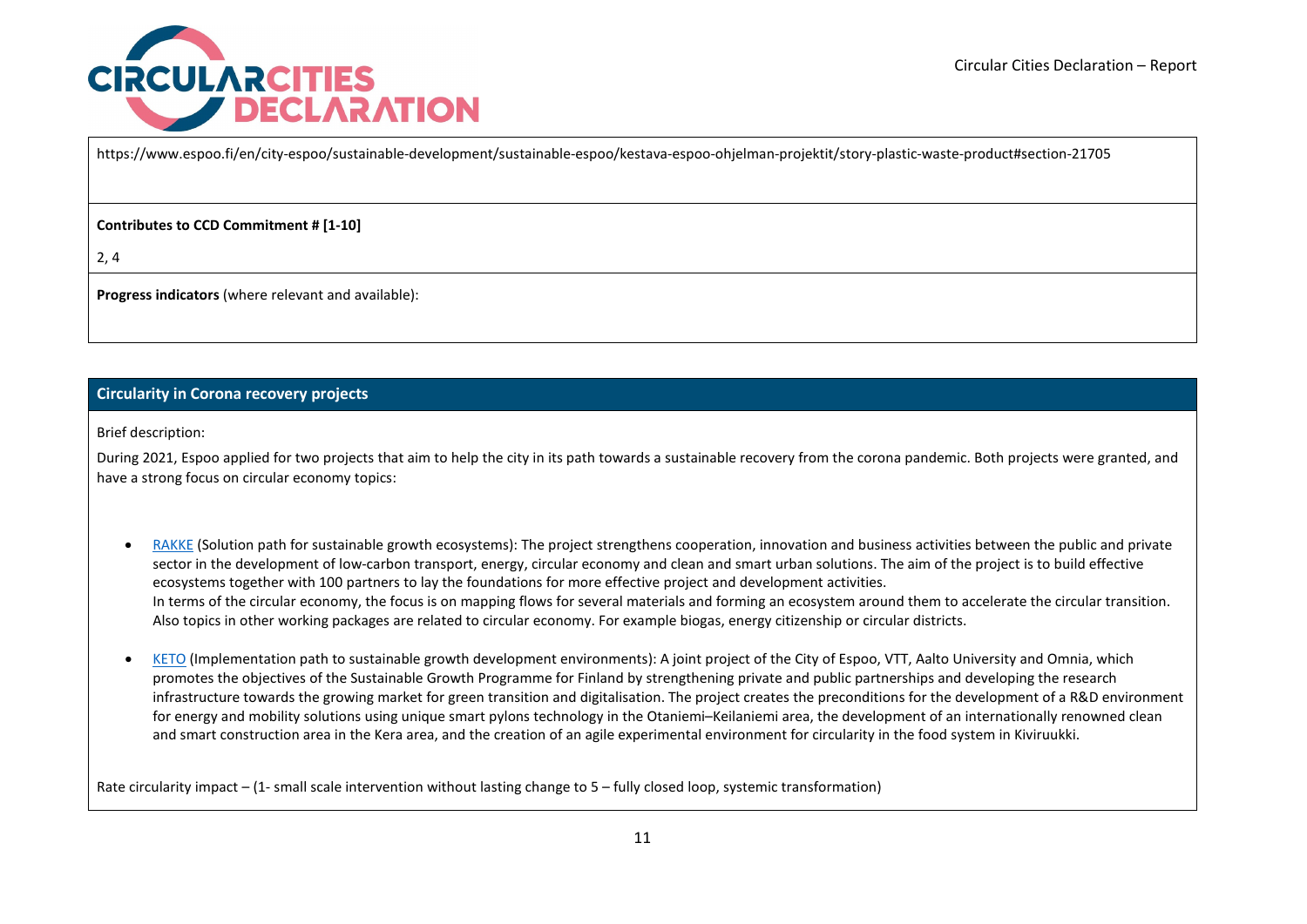

Potential for 4, but at this time the collaboration has just started.

**Involved stakeholders** (internal and external)**:** 

KETO: VTT technical research center, Aalto University, Omnia vocational school. Funded by REACT EU.

RAKKE: Espoo city and 100 partners. Funded by the Supporting the Secure Growth and Vitality of Uusimaa (UKKE) funding from the Helsinki-Uusimaa regional council

### **Supporting Documentation:**

# **Contributes to CCD Commitment # [1-10]**

1,2,3,4,5

**Progress indicators** (where relevant and available):

Work in progress

### **Carbon neutral construction sites**

#### **Brief description:**

Emissions from logistics and construction site machinery and transport account for a significant share of the total traffic emissions in cities. Achieving carbon neutrality requires the participation of the building sector: infra, new building, renovation, and demolition construction sites. The HNRY project focused on reducing these emissions acting on different levels. For example, Espoo used machinery powered by green electricity, biogas, biofuels and hydrogen and piloting less polluting working habits, ways of using machinery and circular material use. Additionally, a special focus was put in the reuse of excavated landmasses and stone materials. Circular pilots tested new ways of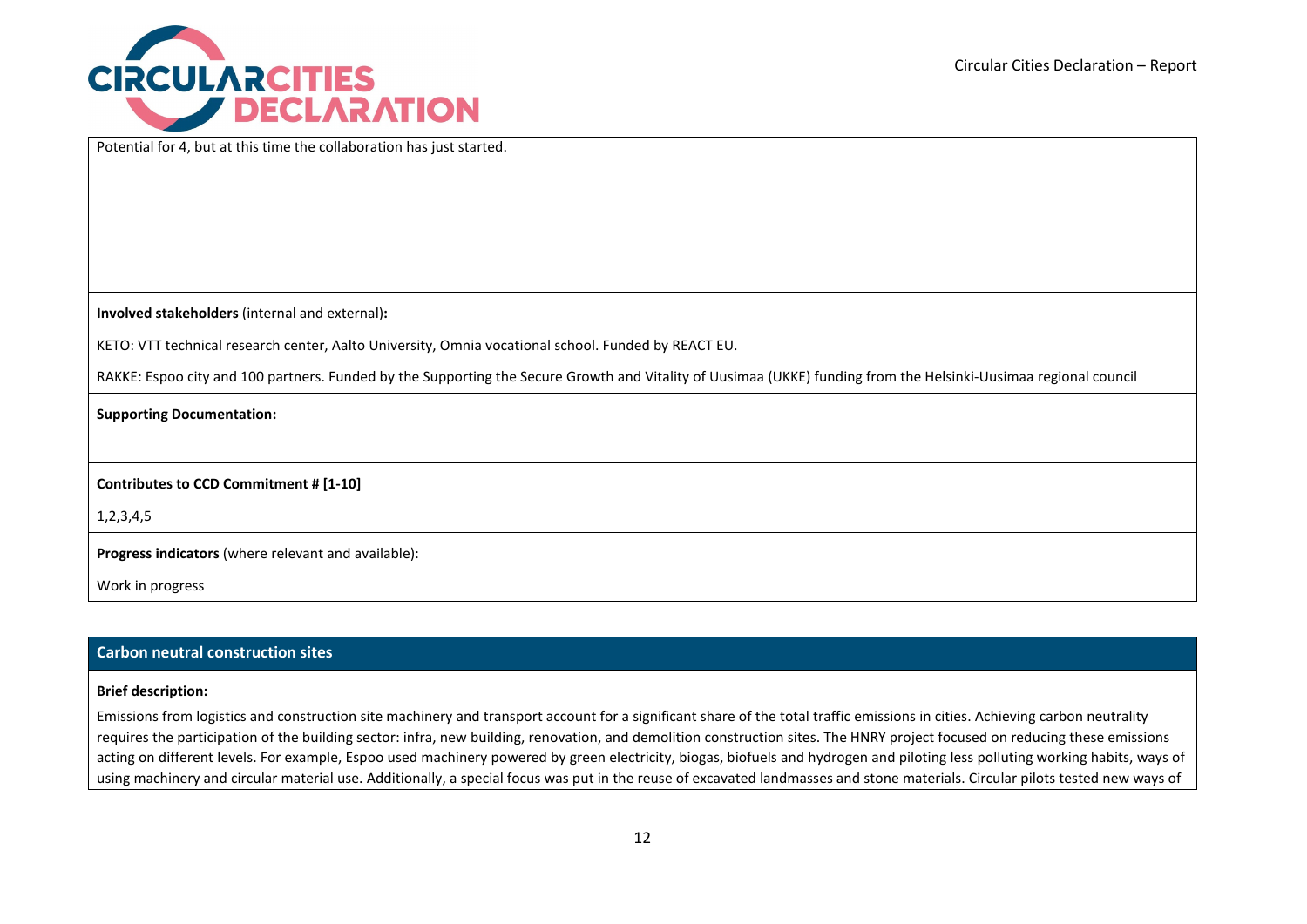

using surplus clay coming from construction sites and reusing concrete in infra building, which enabled reduced transportation needs and distances, offering a significant opportunity for reducing emissions.

During the Espoo pilot, a Green Deal for Sustainable Procurement was prepared with the Ministry of the Environment. Its site machinery and equipment criteria were also piloted at Lukutori: this provided support and information for reforming the procurement process.

Rate circularity impact – (1- small scale intervention without lasting change to 5 – fully closed loop, systemic transformation)

3, but set the basis for bigger impact

**Involved stakeholders** (internal and external)**:** 

Construction companies and contractors, different city departments.

Other cities: Turku, Vantaa.

HNRY is funded by European Regional Development Fund and is a part of Six Cities Strategy.

**Supporting Documentation:** 

<https://hnry.fi/miten-urakkakilpailutuksella-voidaan-edistaa-paastovahennyksia-ja-resurssiviisautta/> (In Finnish)

**Contributes to CCD Commitment # [1-10]** 

2, 3, 4, 5, 8, 9

**Progress indicators** (where relevant and available):

Report available in Finnis[h https://6aika.fi/tuloksia-hiilineutraalit-ja-resurssiviisaat-yritysalueet-hnry/\(](https://6aika.fi/tuloksia-hiilineutraalit-ja-resurssiviisaat-yritysalueet-hnry/)Finnish)

**2. Others**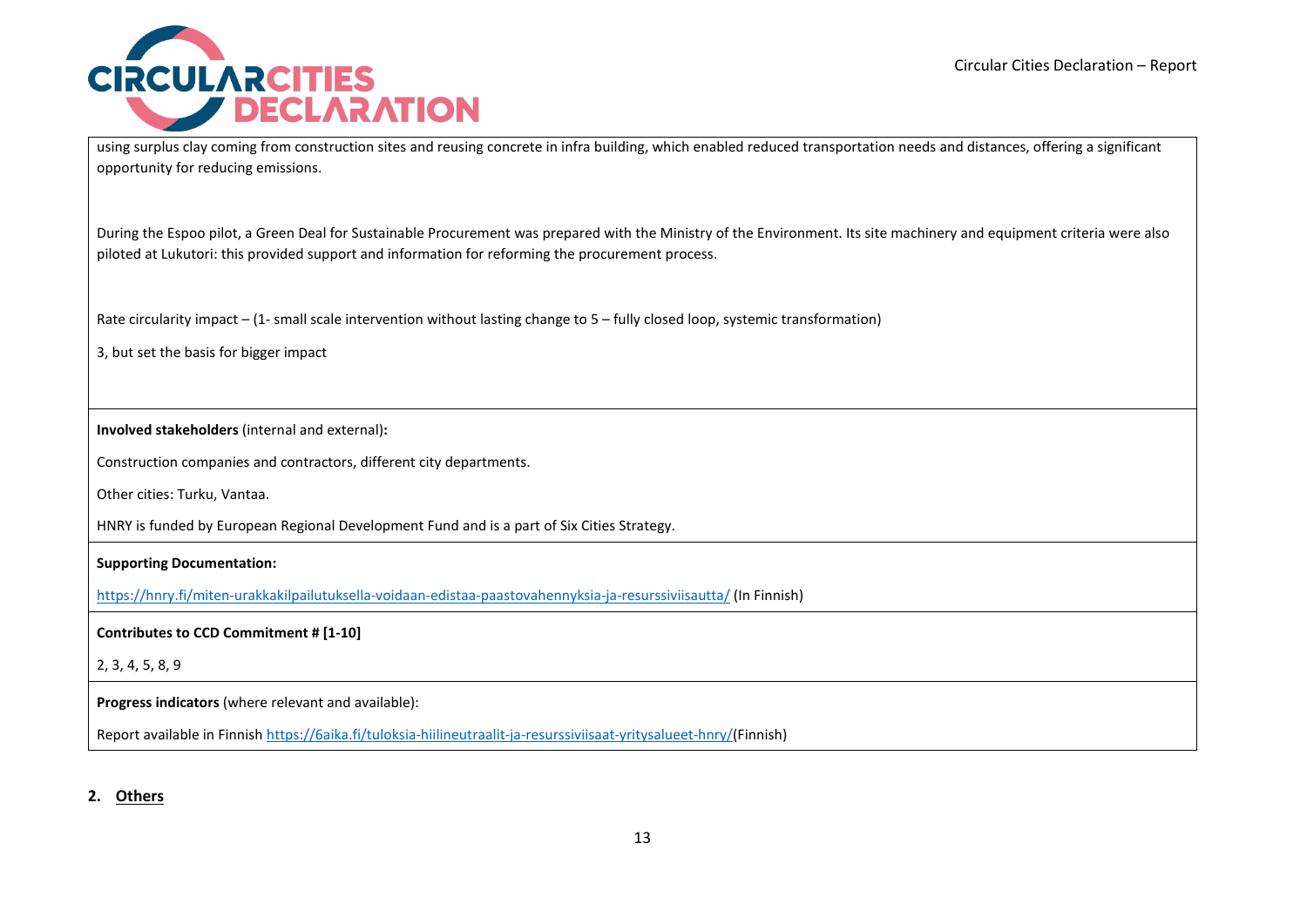

| <b>Upcoming action - What will</b><br>you do in the next year to make<br>further progress? | During next year, we are planning to create a circular economy roadmap as part of the carbon neutrality roadmap and using the learnings<br>from the groundwork performed during this first year. The strategy will be co-created in collaboration with the whole city organization, as<br>well as companies, other organizations and citizens.                                                                         |
|--------------------------------------------------------------------------------------------|------------------------------------------------------------------------------------------------------------------------------------------------------------------------------------------------------------------------------------------------------------------------------------------------------------------------------------------------------------------------------------------------------------------------|
|                                                                                            | We will also work on improving the awareness of the CCD especially across the city organization and find ways for the different<br>departments to commit to it.                                                                                                                                                                                                                                                        |
|                                                                                            | On the project level, we will continue the development of ecosystems through KETO and RAKKE projects that enable the transition to a<br>circular economy in the energy, mobility and urban development fields. We will also keep the close collaboration together with<br>stakeholders in the Kera district, to ensure that when the construction phase starts, circular design and techniques are at the heart of it. |
|                                                                                            | We also plan to keep strengthening our international connections and visibility with the help of City Loops and CCD network. We also plan<br>to strengthen the sustainability team collaboration with other departments with the help of City Loops tools.                                                                                                                                                             |
|                                                                                            | We will apply for new funding to gain more resources to develop circular innovations in Espoo.                                                                                                                                                                                                                                                                                                                         |
| <b>Challenges faced</b> $-What$                                                            | In 2021 Espoo carried out in-depth interviews across the organization, to discover the challenges and opportunities for the local circular                                                                                                                                                                                                                                                                             |
| barriers or challenges emerged                                                             | transition. The results are currently being analysed and will be reported in the coming months. In the meantime, we can provide with a                                                                                                                                                                                                                                                                                 |
| when developing/                                                                           | high-level overview of the challenges faced during last year:                                                                                                                                                                                                                                                                                                                                                          |
| implementing the above listed                                                              | Mainstreaming circular economy in the city activities. How to avoid business as usual outside innovation projects.<br>$\bullet$                                                                                                                                                                                                                                                                                        |
| activities? This will allow us to<br>direct relevant resources and                         | Lack of circular economy knowledge within the organization<br>$\bullet$                                                                                                                                                                                                                                                                                                                                                |
| expertise to you.                                                                          | Lack of time                                                                                                                                                                                                                                                                                                                                                                                                           |
|                                                                                            | Organizational silos                                                                                                                                                                                                                                                                                                                                                                                                   |
|                                                                                            | The commitment to circular economy is not yet assimilated as such by management and politicians.<br>٠<br>Limiting regulation (land use, food, pulp, etc.)                                                                                                                                                                                                                                                              |
|                                                                                            | Procurement, lack of time and resources for proper circular thinking (Redesign of needs) and application.<br>$\bullet$                                                                                                                                                                                                                                                                                                 |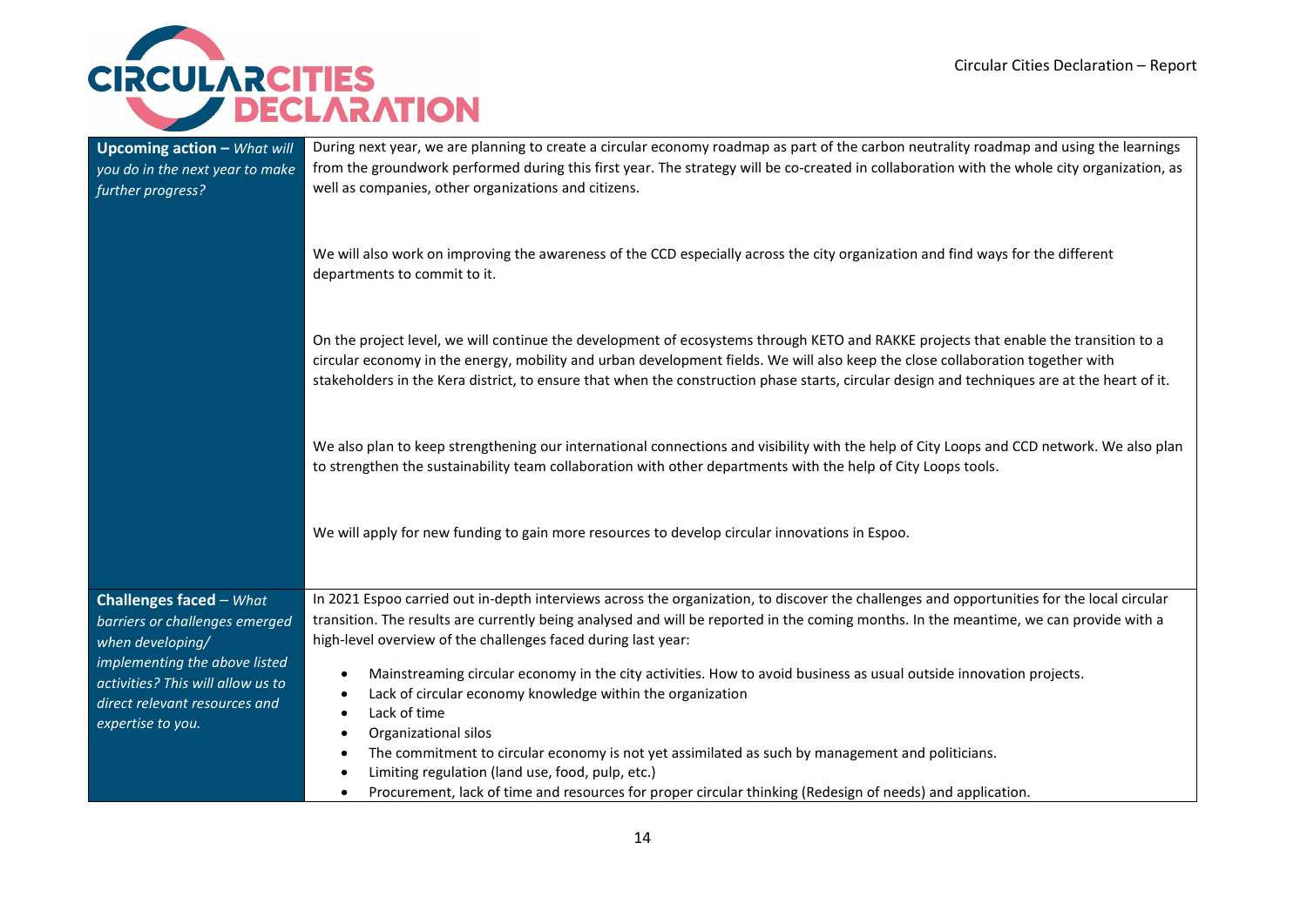

• Lack of storage space for materials - and lack of investment will for these storage spaces.

| Quantitative Indicators (Please report if data is available, and include baselines from beginning of reporting period if possible) |                                                                                                                                                                                                                                                                                                                                                                                                                                                                                                                                                                                                                                                                                   |  |
|------------------------------------------------------------------------------------------------------------------------------------|-----------------------------------------------------------------------------------------------------------------------------------------------------------------------------------------------------------------------------------------------------------------------------------------------------------------------------------------------------------------------------------------------------------------------------------------------------------------------------------------------------------------------------------------------------------------------------------------------------------------------------------------------------------------------------------|--|
| Total waste<br>generation in kg<br>per capita                                                                                      | 2020: 520 kg/year<br>The number includes municipal solid waste and is based on the most recent statistics. Municipal waste refers to waste from housing (household waste)<br>and waste from trade, industry and services (eg from schools, hospitals, offices, shops, restaurants and other companies) with comparable properties,<br>composition and amount. The municipality specific number in an estimate, that has been calculated by dividing the total amount of solid waste in the<br>Helsinki metropolitan area including Kirkkonummi (645 000 tonnes) by the number of its residents. More information: https://www.hsy.fi/en/waste-and-<br>recycling/waste-statistics/ |  |
| Recycling* rate (%<br>$MSW - all$<br>fractions,<br>reported<br>separately if<br>possible)                                          | The recycling rate of all municipal solid waste in the Helsinki Metropolitan region was 50 % in 2020. To the recycling rate is counted the waste that is<br>recycled as material, as construction material or composted or fermented. Less than 1 % went to landfills or other, and rest was incinerated with energy<br>recovery. The recycling rate of all MSW is higher than that of households due to better sorting of biowaste in the private service sector.                                                                                                                                                                                                                |  |
| Waste landfilled<br>(% MSW – all<br>fractions)                                                                                     | Less than 1 %                                                                                                                                                                                                                                                                                                                                                                                                                                                                                                                                                                                                                                                                     |  |

| <b>Commitment Overview</b> – Towards which commitments have you made progress this year?                                    | Rate yourself 1-5<br>$(1 - just beginning, 5 - systemic)$<br>change achieved *) |
|-----------------------------------------------------------------------------------------------------------------------------|---------------------------------------------------------------------------------|
| 1. Establishing clear circular economy goals and strategies to provide a common direction for the local circular transition |                                                                                 |